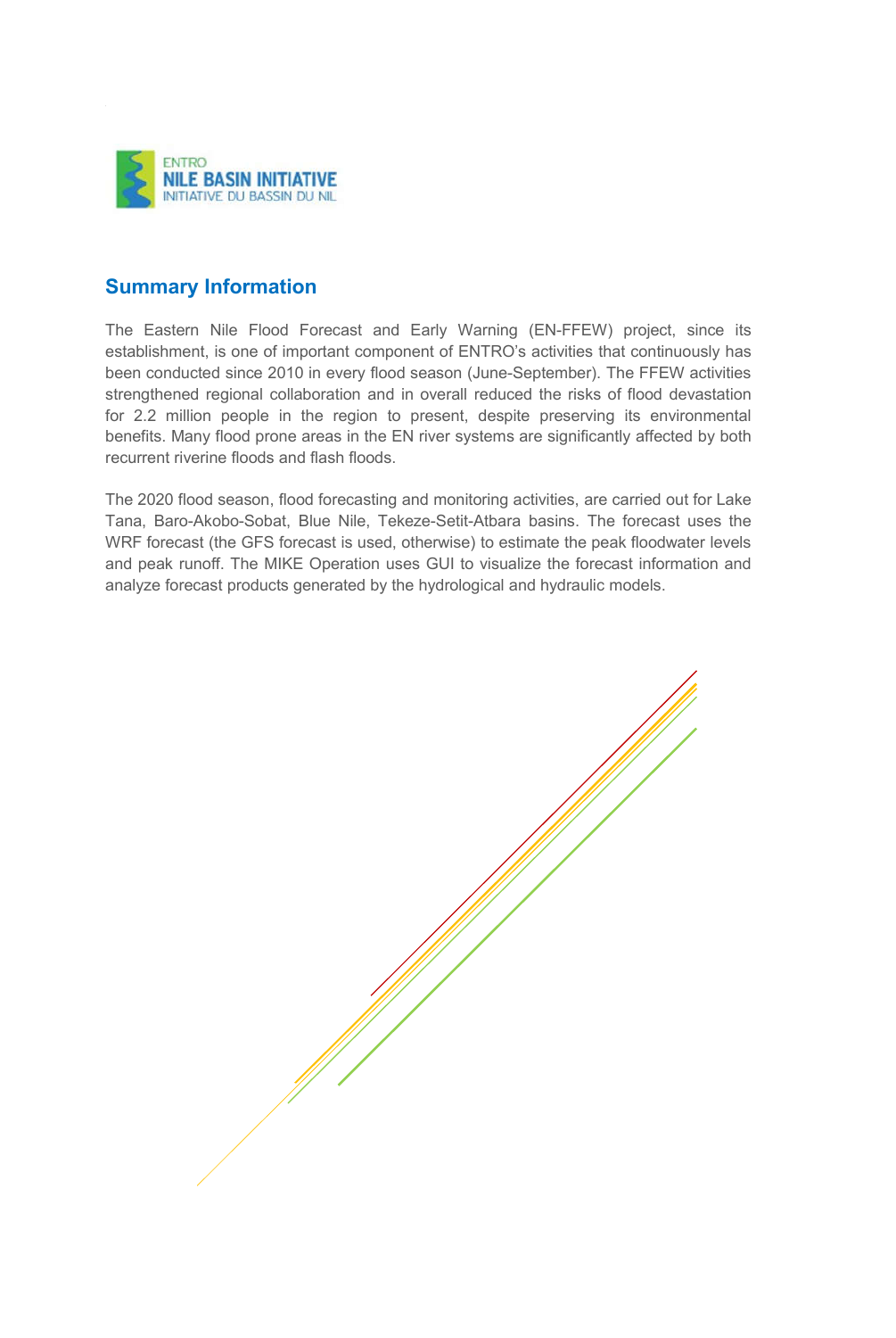Forecast Date

September 15, 2020



## Eastern Nile **Forecasts** and **Links** with the current forecast Information

**I.** Summary of **Rainfall Forecasts**, please refer the table and spatial maps below.

| <b>Days</b>         | <b>Flood prone</b><br>areas | Rainfall forecast (mm), WRF model |                                                |
|---------------------|-----------------------------|-----------------------------------|------------------------------------------------|
|                     |                             | Peak rainfall expected            | Locations where heavy rainfall is expected     |
| Day-1<br>$15-$ SEP  | EN                          | $80+$                             | In upper BN and TSA sub-catchments             |
|                     | Lake Tana, LT               | $20+$                             | In upper and lower Tana sub-catchments         |
|                     | Blue Nile, BN               | $80+$                             | In upper sub-catchments of Ethiopian highlands |
|                     | <b>BAS</b>                  | $30+$                             | In upper highlands and sub-catchments          |
|                     | <b>TSA</b>                  | $80+$                             | In some part of upper sub-catchments           |
| Day-2<br>$16 - SEP$ | Lake Tana, LT               | $10+$                             | In Tana sub-catchments                         |
|                     | Blue Nile, BN               | $80+$                             | In upper BN sub-catchments                     |
|                     | <b>BAS</b>                  | $30+$                             | In upper and lower sub-catchments              |
|                     | <b>TSA</b>                  | $80+$                             | In upper sub-catchments                        |
| $Day-3$             | EN.                         | $80+$                             | In upper BN sub-catchments                     |
| $17-$ SEP           |                             |                                   |                                                |

The rainfall forecast made on 15<sup>th</sup> of September, 2020 for the Easter Nile region indicates light to moderate to heavy rainfall events in many areas for the coming three days. On the forecast day, the rainfall forecast shows light to heavy rainfall events in upper BN and TSA sub-catchments with expected amounts of rainfall of 80mm and above. On September 16, the rainfall intensity relatively increased its strength with extended spatial distribution in upper TSA sub-catchments with the expected amount of 80mm and above. On the 17<sup>th</sup> of September, the rainfall strength and spatial coverage in EN basin relatively decreased and concentrate in upper BN subcatchments in the Ethiopian high land areas. Based on the heavy rainfall incidences in many parts of the region, there may be expected flooding events triggered in some pocket flood prone areas, and may impact localities and infrastructures.

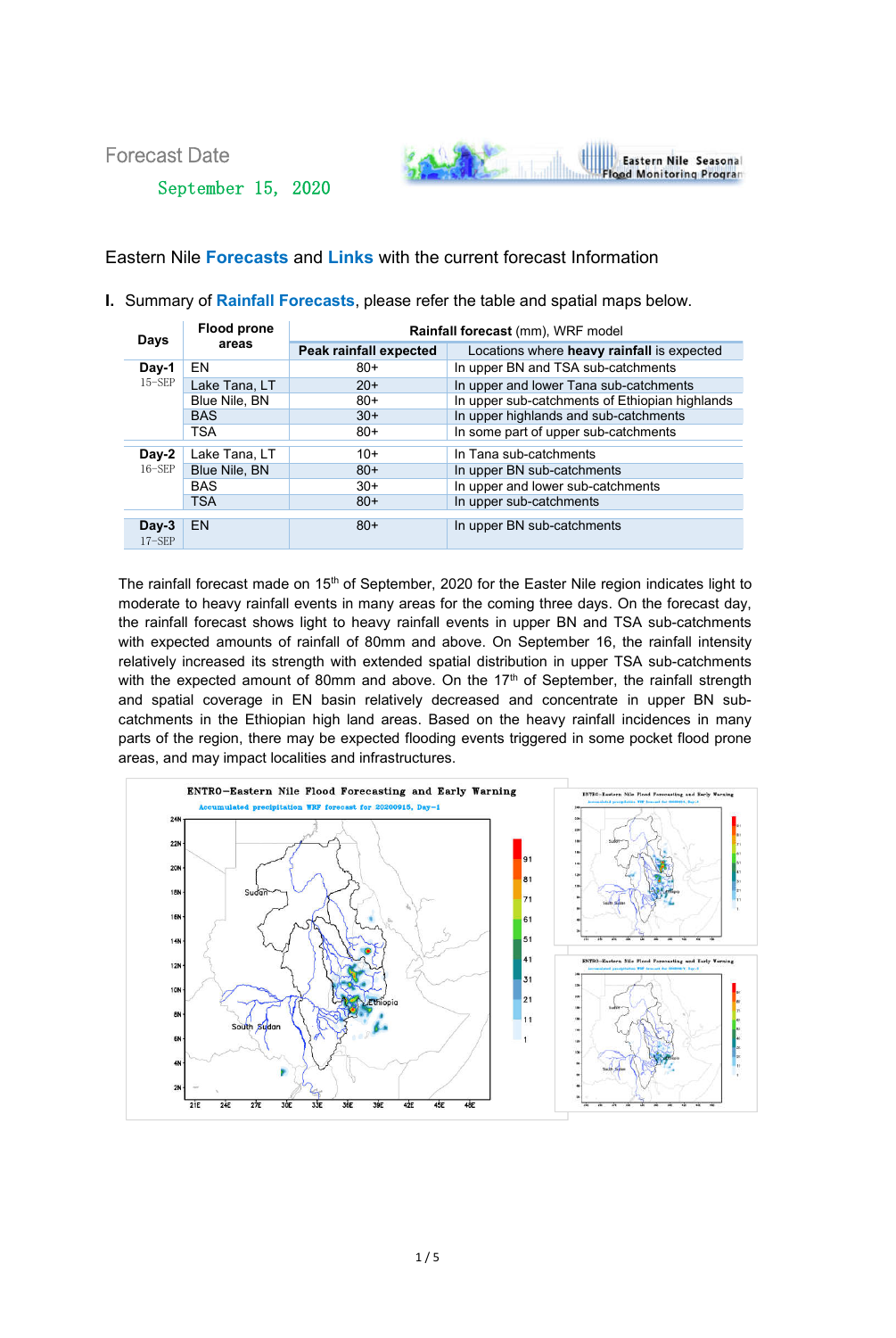- **II.** Summary of **Flood Forecast**, please refer maps below and each directive links where detail forecast information is available to each flood forecast areas.
- **1. Lake Tana**: the real-time forecast for Lake Tana is available at **Lake Tana,** which redirects to the page where the forecast information is located.

Undernote described instance forecast information as presented in the **link**. The catchment average rainfall that trigger a peak runoff over Tana\_1 and Tana\_4 sub-catchments have significant contribution for Ribb river, Tana\_2 and Tana\_3 sub-catchments for Gumara river and have contributions of flooding over Fogera floodplain. Similarly, the runoff over Denbia floodplain from Megech (Tana 5) and Dirma upland catchment have contributions over Denbia floodplain, see figures below.

The peak river flow at Gumara gauging station induced from some peak rainfall events from Tana\_1 sub-catchment. It may impact the local communities residing along the river courses, river banks and over the Fogera flood prone areas.



Rainfall forecast for lake Tana (Tana\_1)



Runoff forecast for lake Tana (Gumara station)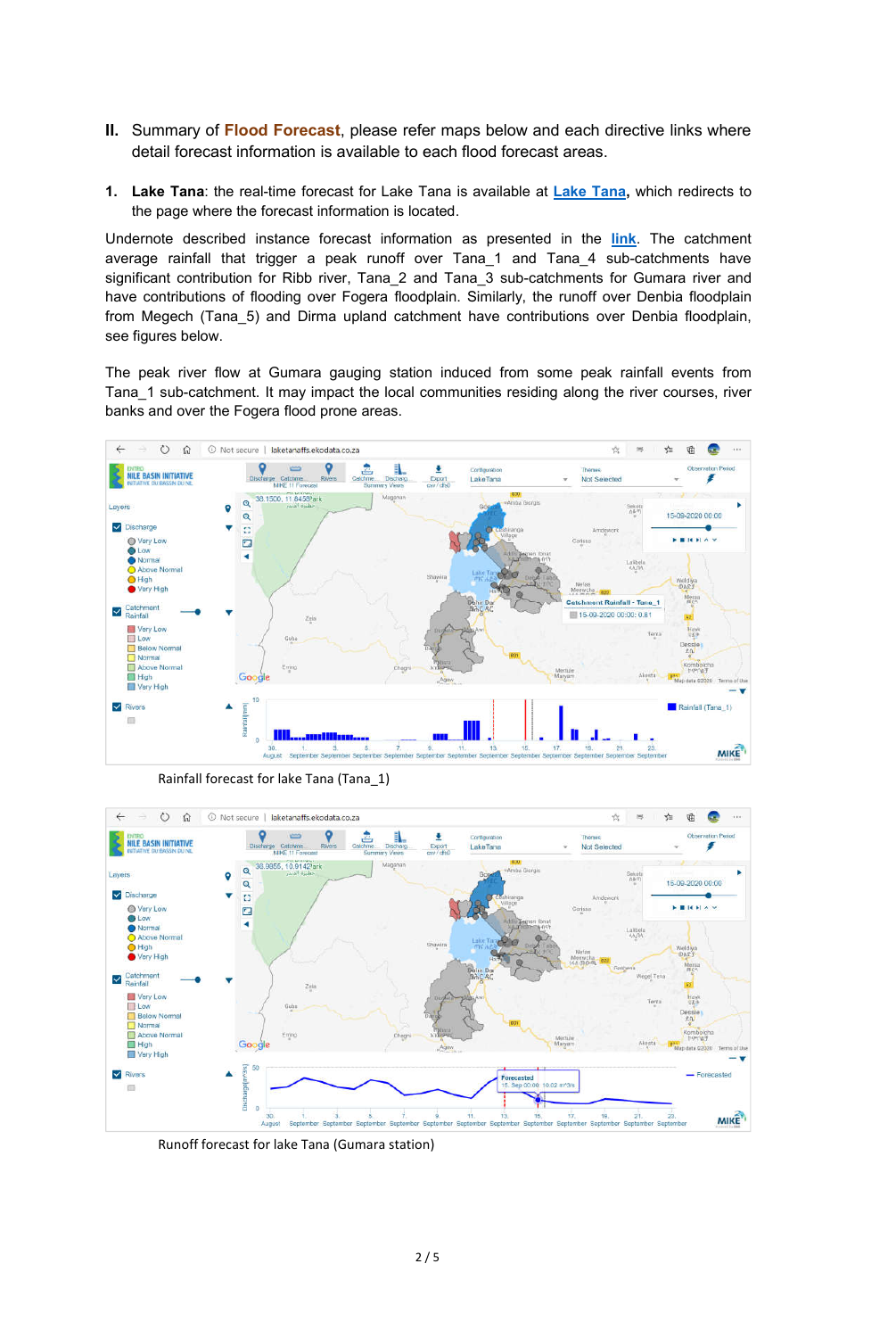**2. Blue Nile**: the flood forecast for Blue Nile is available at **Blue Nile**, which redirects to the page where the forecast information is located.

Here is undernote which describes instance forecast information as presented in the **link**. The average rainfall to trigger peak runoff from the upland sub-catchments in Ethiopia has significant flows contributions in the Blue Nile river system. In this forecast, the runoff at Roseries receives from upstream and routes downstream through Sennar, Madani and other downstream river gauging stations increases and may impact the local communities living along the river courses and river banks, and of course infrastructures over flood susceptible areas.



Rainfall forecast for BN (Fincha)



Runoff forecast for BN (Roseries)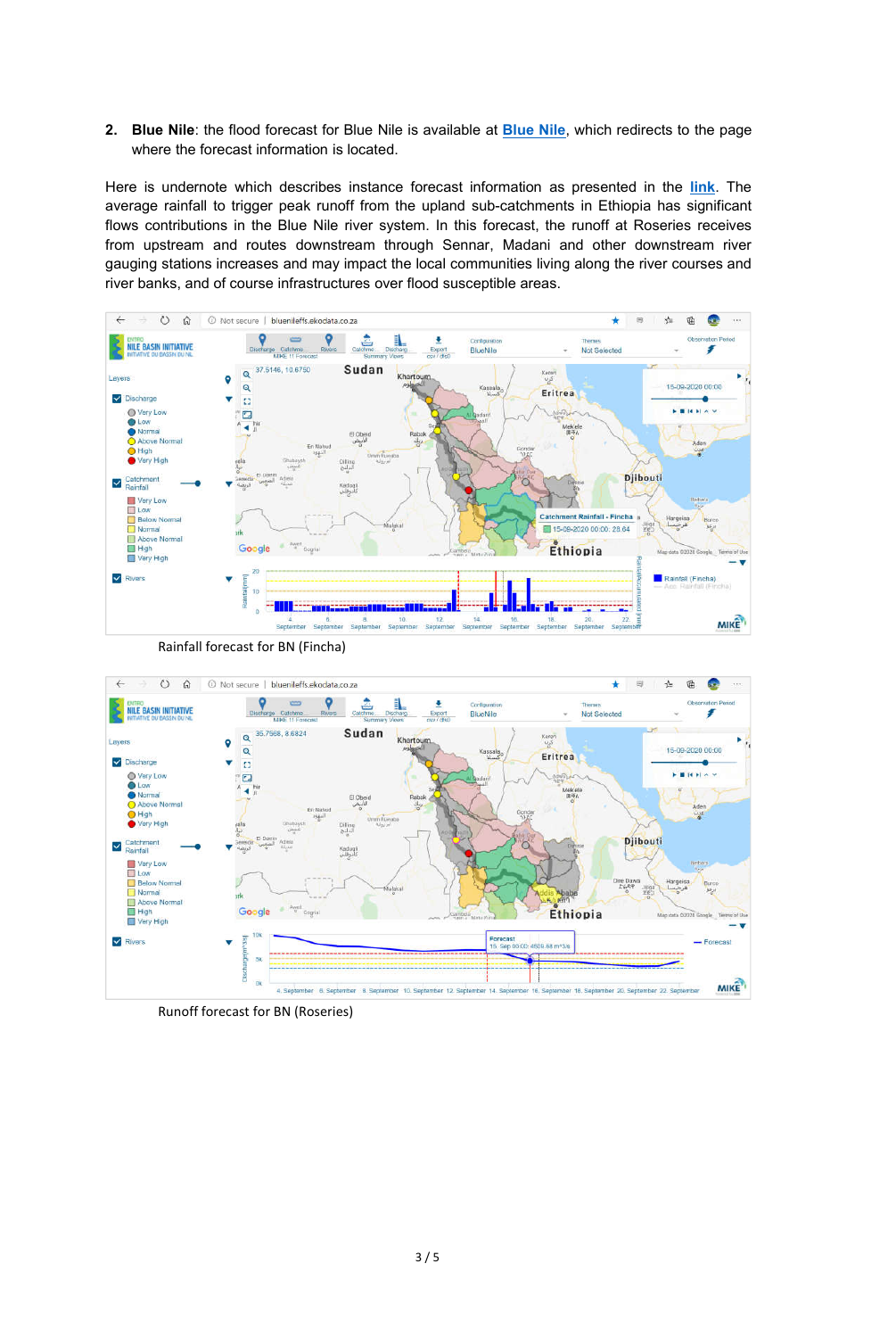**3. BAS**: the flood forecast information for Baro-Akobo-Sobat is available at **BAS**, which redirects to the page where the forecast information is located.

The undernote describes instance forecast information for BAS as presented in the **link**. The average catchment rainfall from the upland sub-catchments has significant runoff contributions at the catchment outlet points in the downstream. The average rainfall induced from Catchment 3 triggers to get moderate runoff in the Baro river at Gambella and routed to downstream Itang, and Sobat after joining the Akobo river, see figures below. This may have less impact on the local communities living along the river courses and river banks and the flood prone areas. Please also aware that the heavy rainfall is expected in the White Nile and may affect people in the area.



Rainfall forecast for BAS (Catchment 3)



Runoff forecast for BAS (Gambella station)